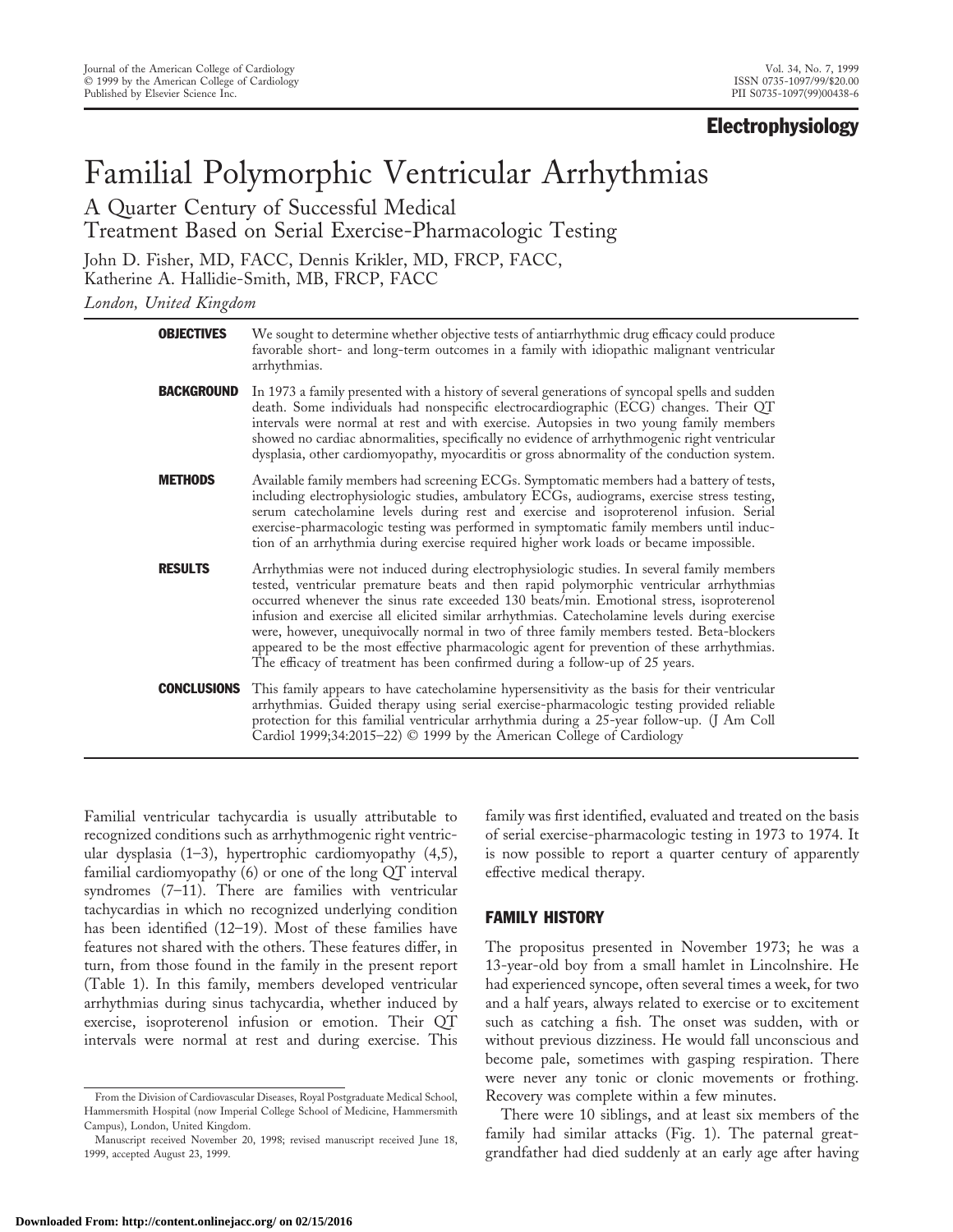| <b>Abbreviations and Acronyms</b> |                                                  |
|-----------------------------------|--------------------------------------------------|
|                                   | $A-H$ interval $=$ atrium to His bundle interval |
| <b>CSM</b>                        | $=$ carotid sinus massage                        |
| <b>ECG</b>                        | $=$ electrocardiogram or                         |
|                                   | electrocardiographic                             |
| H-V interval                      | $=$ interval from His bundle deflection to       |
|                                   | ventricular depolarization                       |
| ICD                               | $=$ implantable cardioverter-defibrillator       |
| SUDS                              | = sudden unexpected death syndrome               |
|                                   | (please note that the words sound rather         |
|                                   | generic, but SUDS applies to a special           |
|                                   | form of nocturnal arrhythmic sudden              |
|                                   | death in southeast Asian males)                  |
| VPC                               | $=$ ventricular premature complex                |
|                                   |                                                  |



Figure 2. Electrocardiogram of the propositus.

had many previous syncopal spells. The father had some reduction in his spells after being treated with phenytoin on the presumption that he had epilepsy. At times of general excitement (e.g., watching football [soccer]), several members of the family often fainted at the same time. These attacks had not been considered serious until August 1973, when the patient's 16-year-old sister died in an attack provoked by emotional stress. She had suffered as many as four attacks per week but had otherwise seemed healthy.

One month later, a 21-year-old brother whose single previous attack occurred in 1971, died while riding his motorcycle. He suddenly swung around in the street, drove over a curb and fell to the ground. There was no evidence of ingestion of alcohol, and his body showed no sign of injury.

Autopsies were performed on both of these victims. Autopsy of the 16-year-old girl showed lymphocytic infiltration in the portal tracts of the liver and in the lungs and brain; death was reported as being due to subacute viral encephalitis. The heart was normal on gross examination and routine histologic study. Autopsy of the 21-year-old man revealed no significant abnormality. After the family came to our attention, the cardiac material was sent to a cardiac pathologist (Dr. E. Olsen) for further analysis. In neither case did the heart prove suitable for specialized investigations of the small vessels and conducting systems, but there were no gross or general histologic abnormalities



Figure 1. Family pedigree. Consistent with an autosonal dominant trait with variable penetrance. **Asterisk** indicates episodes that began by 1978 (age 30 years).

and specifically no evidence of arrhythmogenic right ventricular dysplasia (when re-reviewed after identification of this entity), other cardiomyopathy or myocarditis.

Examination of the propositus revealed an apparently healthy, alert 13-year-old boy. Blood pressure was 115/70 mm Hg, and pulse 45 beats/min and irregular; the remainder of the physical examination was normal. Chest X-ray film, hemoglobin, white blood cell count, electrolytes (including calcium and phosphorus), urea, liver function tests, urinary vanilmandelic acid, electroencephalogram (with respiratory and photic stimulation) and audiogram were all normal. The electrocardiogram (ECG) (Fig. 2) revealed irregular sinus bradycardia with shifting atrial pacemaker, occasional junctional escapes, a short PR interval, inverted T waves in leads  $V_1-V_3$  (normal at this age), a normal QRS complex and QTc intervals and prominent U waves.

## FURTHER INVESTIGATIONS AND DEVELOPMENT OF THERAPEUTIC STRATEGY

Family members were screened for abnormalities associated with known causes of sudden cardiac death. Written, informed consent was obtained before exercise tests and invasive procedures. Systematic serial testing was still unreported in 1973 to 1974, but the finding that arrhythmias could be induced in symptomatic family members led, ad hoc, to such a protocol.

- 1) *Electrocardiograms*. Electrocardiograms were obtained in 10 family members.
- 2) *Audiograms*. Audiograms were obtained in nine family members.
- 3) *Exercise tests*. Exercise tests were performed on the propositus (13 times), his 20-year-old sister (nine times), 53-year-old father (four times) and 54-year-old mother (once). Tests were first performed in the absence of medications and subsequently during trials of various medications or different doses of the same medication. With resuscitation equipment at hand, exercise was performed on a bicycle ergometer, and a modified  $V_5$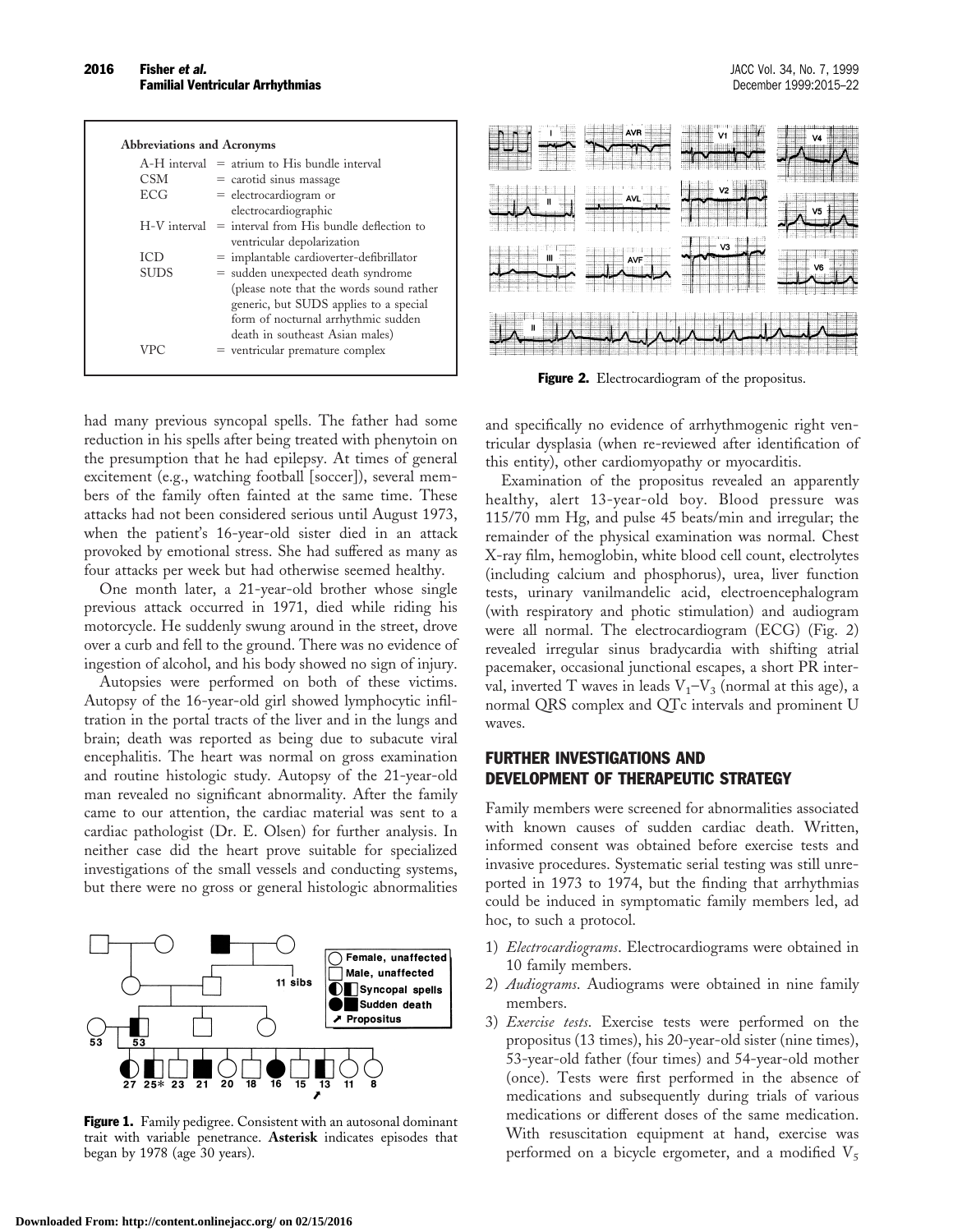|                                         |           |          | Table 1. Some Familial Ventricular Tachyarrhythmias in the                                                                                                                                                     | $\circ$           |                   |                    |                                   |                          | Absence of Structural Heart Disease or Associated Known Syndromes |                        |                             |                                                                                                                                                                                                                                                                                                                                                                                                                                                           |
|-----------------------------------------|-----------|----------|----------------------------------------------------------------------------------------------------------------------------------------------------------------------------------------------------------------|-------------------|-------------------|--------------------|-----------------------------------|--------------------------|-------------------------------------------------------------------|------------------------|-----------------------------|-----------------------------------------------------------------------------------------------------------------------------------------------------------------------------------------------------------------------------------------------------------------------------------------------------------------------------------------------------------------------------------------------------------------------------------------------------------|
| First author                            |           | ECG      |                                                                                                                                                                                                                |                   |                   |                    | Ventricular Arrhythmias Seen With |                          |                                                                   |                        | Helpful Treatment           |                                                                                                                                                                                                                                                                                                                                                                                                                                                           |
| (ref. no.)                              | SR        | PR       | Other                                                                                                                                                                                                          | EPS               | MH                | EX                 | EST                               | Emotion                  | <b>Isoproterenol</b>                                              | Beta-Blockers          | Other Rx                    | Autopsy                                                                                                                                                                                                                                                                                                                                                                                                                                                   |
| $Green* (12)$                           | Z         | Ξ        | None                                                                                                                                                                                                           | $\widetilde{R}$   | Ř                 | $^{+}$             | $^{+}$                            | $^{+}$                   | $\circ$                                                           | $\frac{\alpha}{\beta}$ | Ř                           | WNL except                                                                                                                                                                                                                                                                                                                                                                                                                                                |
|                                         |           |          |                                                                                                                                                                                                                |                   |                   |                    |                                   |                          |                                                                   |                        |                             | conduction system<br>indistinct                                                                                                                                                                                                                                                                                                                                                                                                                           |
| McRaet (13)                             | Z         | Short    | U Waves                                                                                                                                                                                                        | <b>WNL</b>        | $\circ$           | $\hspace{0.1mm} +$ | $\widetilde{R}$                   | $^{+}$                   | É                                                                 | $\overline{+}$         | $\frac{\alpha}{\beta}$      | <b>WNL</b>                                                                                                                                                                                                                                                                                                                                                                                                                                                |
| Wren§ (15)<br>Sacks $\ddagger$ (14)     | Z         | Z        | Interior LAD                                                                                                                                                                                                   | Ž                 | $\widetilde{\Xi}$ |                    | $^{+}$                            |                          | $^{+}$                                                            |                        | Quinidine                   |                                                                                                                                                                                                                                                                                                                                                                                                                                                           |
| 4                                       | Slow      | Short    | U Waves                                                                                                                                                                                                        | $\widetilde{\Xi}$ | Daytime           | (Rest)             | $\circ$                           | É                        | Ž                                                                 | (Failed)               | Left cervical               |                                                                                                                                                                                                                                                                                                                                                                                                                                                           |
| $\mathbf{\Omega}$                       | Ż         | Z        | U Waves                                                                                                                                                                                                        | $+1$              | $^+$              | (Rest)             | Decreased                         | $\widetilde{Z}$          | Ĕ                                                                 | (Failed)               | sympathectomy<br>Amiodarone |                                                                                                                                                                                                                                                                                                                                                                                                                                                           |
| $\cup$                                  | Ķ,        | Ķ        | Incessant VAs                                                                                                                                                                                                  | $\widetilde{\Xi}$ |                   | $\widetilde{R}$    | $\widetilde{\Xi}$                 | $\widetilde{\mathbf{Z}}$ | $\frac{\mathbf{R}}{\mathbf{Z}}$                                   | $\widetilde{R}$        | Flecainamide + AAI          | <b>WNL</b>                                                                                                                                                                                                                                                                                                                                                                                                                                                |
| $\Box$                                  | Š         | ž.       | SVT <sub>s</sub> Incessant                                                                                                                                                                                     | Fascic VT         |                   | É                  | É                                 | $\widetilde{R}$          | $\widetilde{R}$                                                   | É                      | Flecainamide                |                                                                                                                                                                                                                                                                                                                                                                                                                                                           |
|                                         |           |          | VAs                                                                                                                                                                                                            |                   |                   |                    |                                   |                          |                                                                   |                        |                             |                                                                                                                                                                                                                                                                                                                                                                                                                                                           |
| Chambers                                | Ξ         | Ξ        | Abnormal                                                                                                                                                                                                       | $^+$              | ã                 | $^{+}$             | $\widetilde{z}$                   | Ř                        | Ř                                                                 | Procainamide,          |                             | <b>WNL</b>                                                                                                                                                                                                                                                                                                                                                                                                                                                |
| (16)                                    |           |          | <b>SAECG</b>                                                                                                                                                                                                   |                   |                   |                    |                                   |                          |                                                                   | Atenolol               |                             |                                                                                                                                                                                                                                                                                                                                                                                                                                                           |
| Brookfield<br>(17)                      | Z         | Ζ        | None                                                                                                                                                                                                           |                   | Ř                 | $^{+}$             | $^{+}$                            | I                        | $^{+}$                                                            | (Failed)               | None                        | abnormal AV bundle, etc.<br>Abnormal RV septum;                                                                                                                                                                                                                                                                                                                                                                                                           |
| Rubin (18)                              | Z         | Σ        | None                                                                                                                                                                                                           |                   | $^{+}$            | É                  | Decreased                         | É                        | É                                                                 | (Failed)               | Procainamide                | <b>WNL</b>                                                                                                                                                                                                                                                                                                                                                                                                                                                |
| von Bernuth                             | Slow      | Ř        | $\pm$ Ectopic A                                                                                                                                                                                                | $\widetilde{Z}$   | Ã                 | $^{+}$             | $^{+}$                            | $^{+}$                   | Ř                                                                 | $+$                    | (Failed)                    | $\widetilde{\Xi}$                                                                                                                                                                                                                                                                                                                                                                                                                                         |
| (19)                                    |           |          | rhythm                                                                                                                                                                                                         |                   |                   |                    |                                   |                          |                                                                   |                        |                             |                                                                                                                                                                                                                                                                                                                                                                                                                                                           |
| Present study                           | $NI-Slow$ | Nl-Short | U Waves                                                                                                                                                                                                        |                   | $+1$              | $^{+}$             | $^{+}$                            | $^{+}$                   | $^{+}$                                                            | $^{+}$                 | Phenytoin                   | <b>WNL</b>                                                                                                                                                                                                                                                                                                                                                                                                                                                |
|                                         |           |          | families: Families A, B, C and D annotated separately. Some of family D 1                                                                                                                                      |                   |                   |                    |                                   |                          |                                                                   |                        |                             | "Green: French-English stock. †McRae: white family from North Carolina. Normal VMAs and other tests. ‡Sacks: white South African. Several monomorphic venticular tachycardias (VTs). Normal echocardiogram. §Wren: English<br>had polymorphic VT, although the proband had monomorphic VT.  Brookfield: Structural abnormalities found at autopsy not seen with catheterization,                                                                          |
| echocardiogram, electrocardiogram, etc. |           |          | VMA = vanillylmandelic acid; VT = ventricular tachycardia; WNL = within normal limits; + = positive; 0 = not done; - = negative.<br>$AAI =$ atrial pacer; $AY =$ atrioventricular; ECG = electrocardiogram; EF |                   |                   |                    |                                   |                          |                                                                   |                        |                             | $25 = \text{electrophysiology } \text{endry}$ ; $EST = \text{exercises } \text{ttest}$ ; $EX = \text{exercises } \text{or}$ exerise or effort; $HM = Holter$ monitor; $LAD = \text{left}$ anterior descending coronary artery;<br>M = normal; NR = not reported; PR = P to R interval on ECG; RV = right ventricular; Rx = medication; SAECG = signal averaged ECG; SR = sinus rhythm; SVT = supraventricular tachycardia; VAs = ventricular arthythmias; |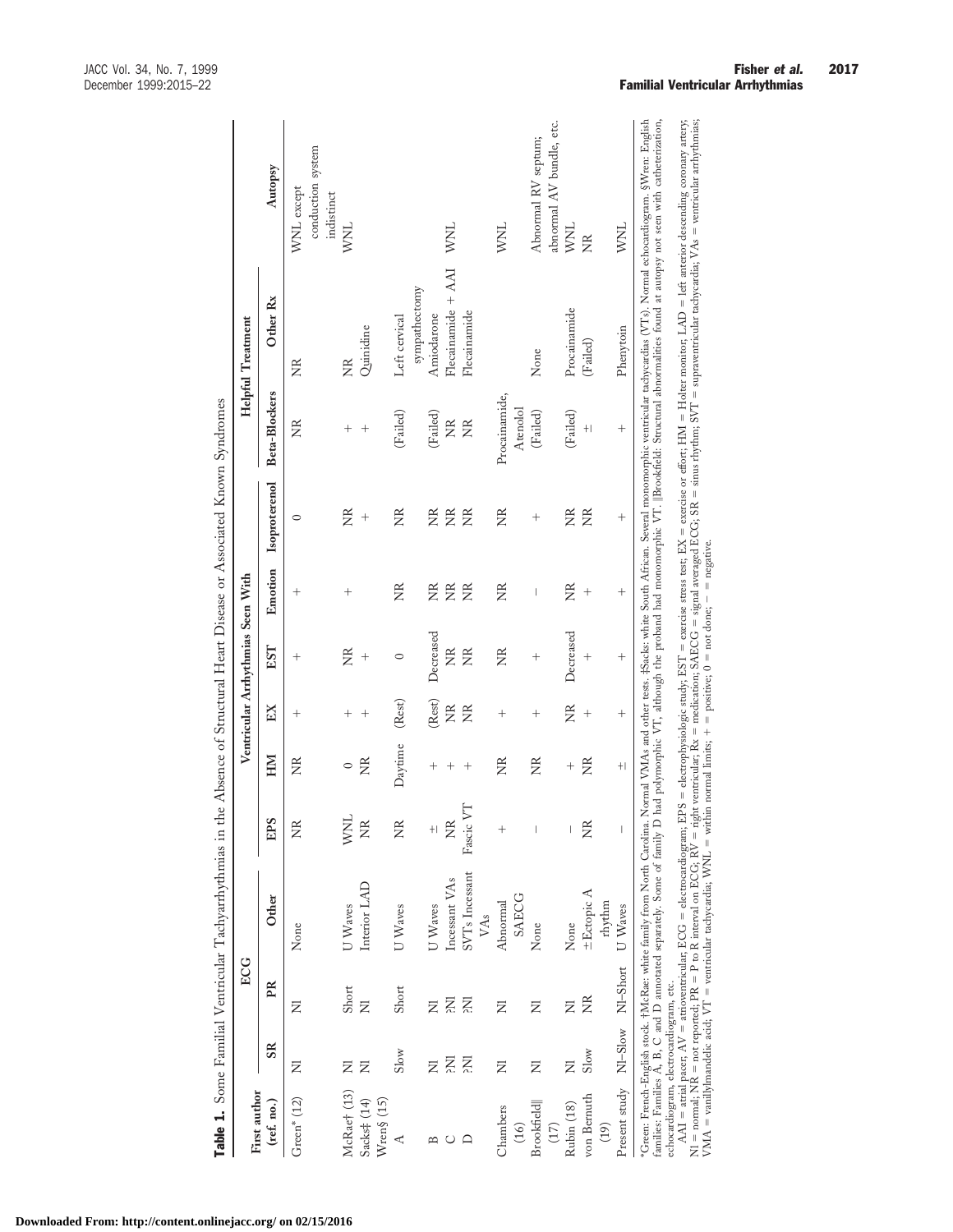lead was recorded, usually at a paper speed of 50 mm/s, although sometimes at 25 mm/s. The work load was increased by 100 kilopond meters/min (KPM/min) every 1 to 2 min to the point of fatigue or bigeminal ventricular arrhythmias. For reference,  $150$  KPM/min =  $25$  W. Some days several tests were performed after rest and return to baseline heart rate.

Because little information was then available about changes in the QT interval with exercise, 44 volunteers also underwent exercise testing and served as control subjects; these subjects were normal by history, ECG and physical examination. The QT intervals in three subgroups—8 boys age 12 to 19 years, 7 young women age 19 to 26 years and 10 men age 50 to 56 years—permitted comparison to the intervals of the propositus, his sister and father, respectively.

The effects of propranolol (orally and intravenously), verapamil and isoproterenol were tested in the propositus and his 20-year-old sister; the propositus was also given oral phenytoin. The father, given phenytoin (100 mg twice a day) since 1960, was not tested while taking other medications.

- 4) *Plasma catecholamines*. Plasma catecholamines were measured (20) with strict attention to techniques of sampling and handling of the specimens. Samples were drawn from the propositus (twice), his 20-year-old sister and father immediately after insertion of an intravenous line, during exercise-induced arrhythmia and after the subject had rested for 1 h after exercise.
- 5) *Electrophysiological studies*. Intracardiac electrophysiologic recordings, including His bundle studies with programmed electrical stimulation of the atrium and ventricle, were carried out in the propositus and his 20-year-old and 27-year-old sisters using up to three ventricular extrastimuli in the absence of antiarrhythmic medications. Isoproterenol was infused at  $5 \mu g/min$ without extrastimulus testing. Right and left carotid sinus massage (CSM) was done in the absence of medications and after infusions of edrophonium, 10 mg; blood pressure was measured during CSM.
- 6) *Ambulatory ECG monitoring*. Several ambulatory ECGs were obtained while the propositus was in the hospital and of the 20-year-old sister during a 72-h period while she toured London.
- 7) *Echocardiography*. The propositus underwent M-mode echocardiography.

### RESULTS

1) **Electrocardiograms**. All four of the affected surviving family members had sinus arrhythmia; three had prominent U waves; and the propositus also had inverted T waves in leads  $V_1 - V_3$  (normal for his age) and a wandering atrial pacemaker. Three symptomatic members had a short PR interval (0.11 to 0.12 s). The youngest sister, 8 years old, although asymptomatic, had



Figure 3. Exercise test in the propositus, showing increasing numbers of extrasystoles with increasing work load. At 400 kilopond meters/min (KPM/min), there were up to four successive polymorphic extrasystoles. The QTc interval remains normal.

a PR interval of 0.11 and sinus arrhythmia. All had normal QT intervals at rest and (in those tested) during exercise (Fig. 2).

- 2) *Audiograms*. Audiograms were normal in eight of nine cases. An asymptomatic 18-year-old brother whose ECG was normal had a unilateral high frequency deficit. He remains asymptomatic.
- 3) *Exercise tests*. The propositus, his 20-year-old sister and the father all developed ventricular tachyarrhythmias with exercise in the absence of medications. The pattern consisted of isolated ventricular premature complexes (VPCs) progressing to bigeminy, to multifocal VPCs and to symptomatic short bursts of polymorphic ventricular tachycardia, as recorded in the propositus on his initial test (Fig. 3). The father also developed two short runs of supraventricular tachycardia. Subsequently, exercise tests were stopped once ventricular bigeminy occurred. Medications and doses were considered effective if the subject was able to complete two exercise tests to fatigue without ventricular tachycardia, couplets or bigeminy. The work loads and heart rates required to produce ventricular arrhythmias in the propositus with and without medication are summarized in Figure 4. Intravenous propranolol (1.5 to 5 mg) prevented ventricular arrhythmias in the three subjects tested, even at high work loads and heart rates up to 160 beats/min. In the propositus and his sister, oral propranolol in increasing doses from 30 to 120 or 240 mg/day, respectively, was incrementally effective at suppressing the appearance of ventricular arrhythmias until higher work loads or heart rates were attained. On 120 mg/day of propranolol for the propositus and 240 mg/day for the sister, bigeminal ventricular rhythms occurred only at the point of fatigue. Verapamil and phenytoin were less effective. On phenytoin, the father had no further ventricular or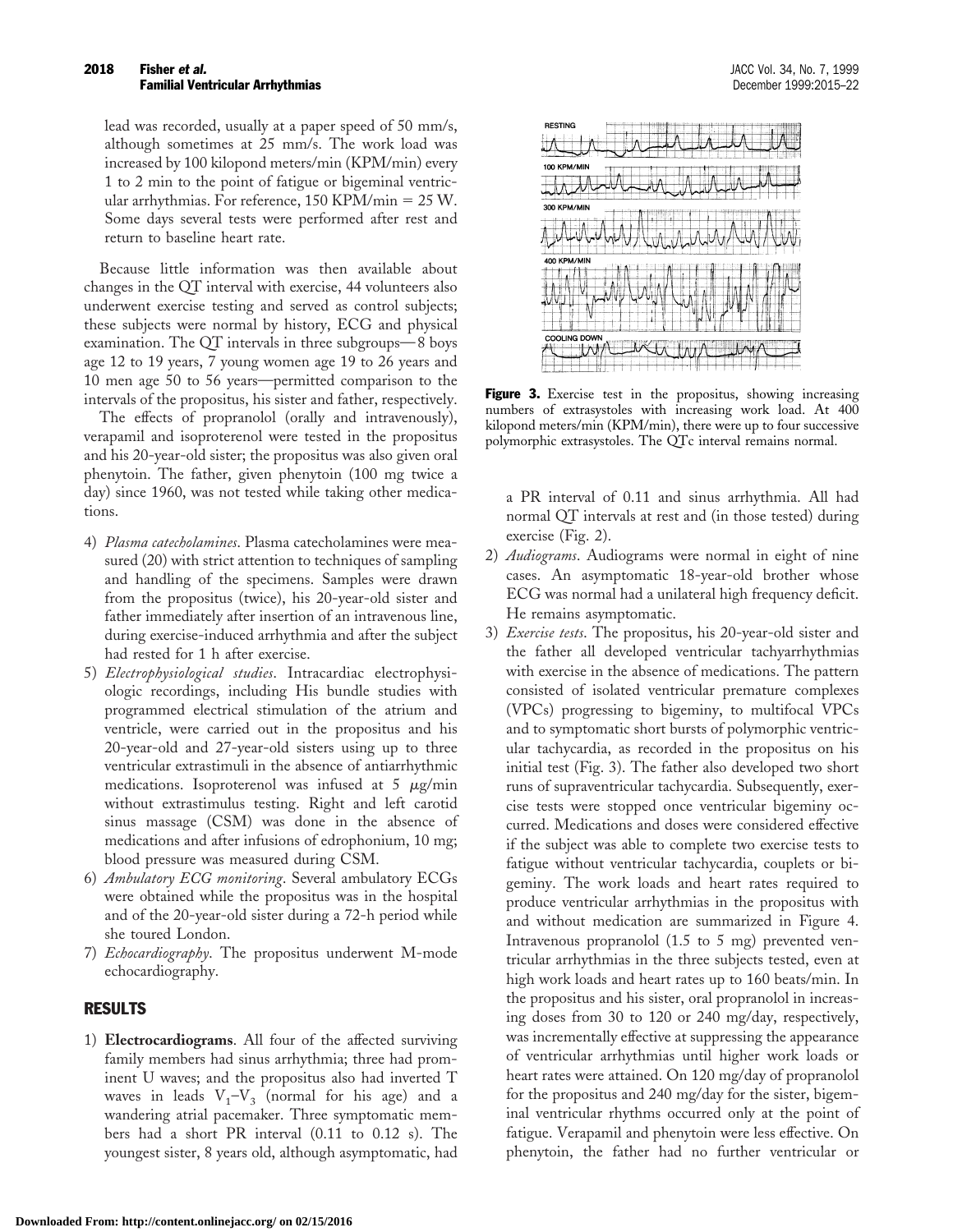

Figure 4. Serial exercise-pharmacologic testing. Effect of medications on work load–heart rate relations in the propositus. The end point was fatigue or ventricular arrhythmias (bigeminal or more).  $I.V. = \text{intravenous};$   $P.O. = \text{oral.}$ 

supraventricular tachycardia with exercise, although he did have increasing numbers of VPCs. However, he preferred to remain on phenytoin as his long-term therapy. Compared with baseline, higher work loads could be achieved before arrhythmias with oral propranolol.

Except with verapamil, the corrected QT intervals increased with exercise beyond the normal limits prescribed by Bazett's formula (21). However, the QTs remained within normal limits  $(\pm 2 SD)$  based on the mean values established by the normal control groups used for this study (22) and others (23–25).

Ventricular arrhythmias could also be provoked by emotional stimuli. Approaching the 13-year-old propositus with a needle for an intravenous drip frequently induced sinus tachycardia and runs of VPCs and bigeminy. See additional related comments below in the section on ambulatory monitoring. Intravenous isoproterenol administered in the exercise laboratory also produced ventricular arrhythmias when the sinus rate exceeded 130 beats/min.

Plasma catecholamines. The fluctuations of the catecholamines are shown in Figure 5. It has been debated (26) whether beta-blockers can markedly increase the catecholamine levels. Because the 13-year-old and 20-year-old siblings were on beta-blockers during the tests, their "true" catecholamine levels may have been lower.

**Electrophysiologic studies.** In all three subjects, intracardiac electrophysiologic studies revealed normal A-H intervals that became prolonged appropriately with increasing pacing rates and in response to extrastimuli without a break in the atrium to His bundle (A-H) curve. The interval from His bundle deflection to ventricular depolarization (H-V interval) was somewhat abbreviated at 25 ms and was constant at all rates. The studies elicited no evidence of any



**Figure 5.** Plasma catecholamines before (PRE), during  $(EX =$ exercise) and after exercise (POST). The propositus had catecholamine measurements with two exercise tests. **Shaded areas** represent the normal ranges.

accessory pathway. Programmed stimulation failed to initiate a tachycardia in any subject.

Isoproterenol (5  $\mu$ g/min) provoked frequent VPCs in the two sisters, with up to three beats of ventricular tachycardia. These beats were all of left bundle branch block configuration, but polymorphic with right, left and normal axes. The sinus node response was somewhat blunted in the 27-yearold sister (rate 111 beats/min) and propositus (rate 110 junctional), unlike the appropriate sinus tachycardias seen with isoproterenol at the time of exercise testing. There was no significant slowing or hypotension with CSM with or without edrophonium and no significant slowing of the sinus rate with verapamil.

**Ambulatory ECG (Holter) monitoring.** No tachyarrhythmias or VPCs were recorded in the propositus during low level ambulatory activities in hospital. The 72 h of Holter tapes in the 20-year-old woman revealed episodes of sinus tachycardia, VPCs and bigeminy temporally related to stressful events, such as this rural inhabitant had experienced when confronted by one of the imposing escalators of the London underground railway.

**Echocardiogram.** The echocardiogram in the propositus was normal; in particular there was no evidence of chamber enlargement or dysfunction, septal thickening or mitral valve prolapse.

**Summary of diagnostic and therapeutic strategy.** No structural or chemical abnormalities were identified, and the family did not fit a known syndrome. The finding that arrhythmias could be induced by exercise led to serial testing. Three symptomatic family members underwent electrophysiologic study (negative in all); three symptomatic members had arrhythmias induced by exercise testing in the absence of drugs, but not after graded increases of medica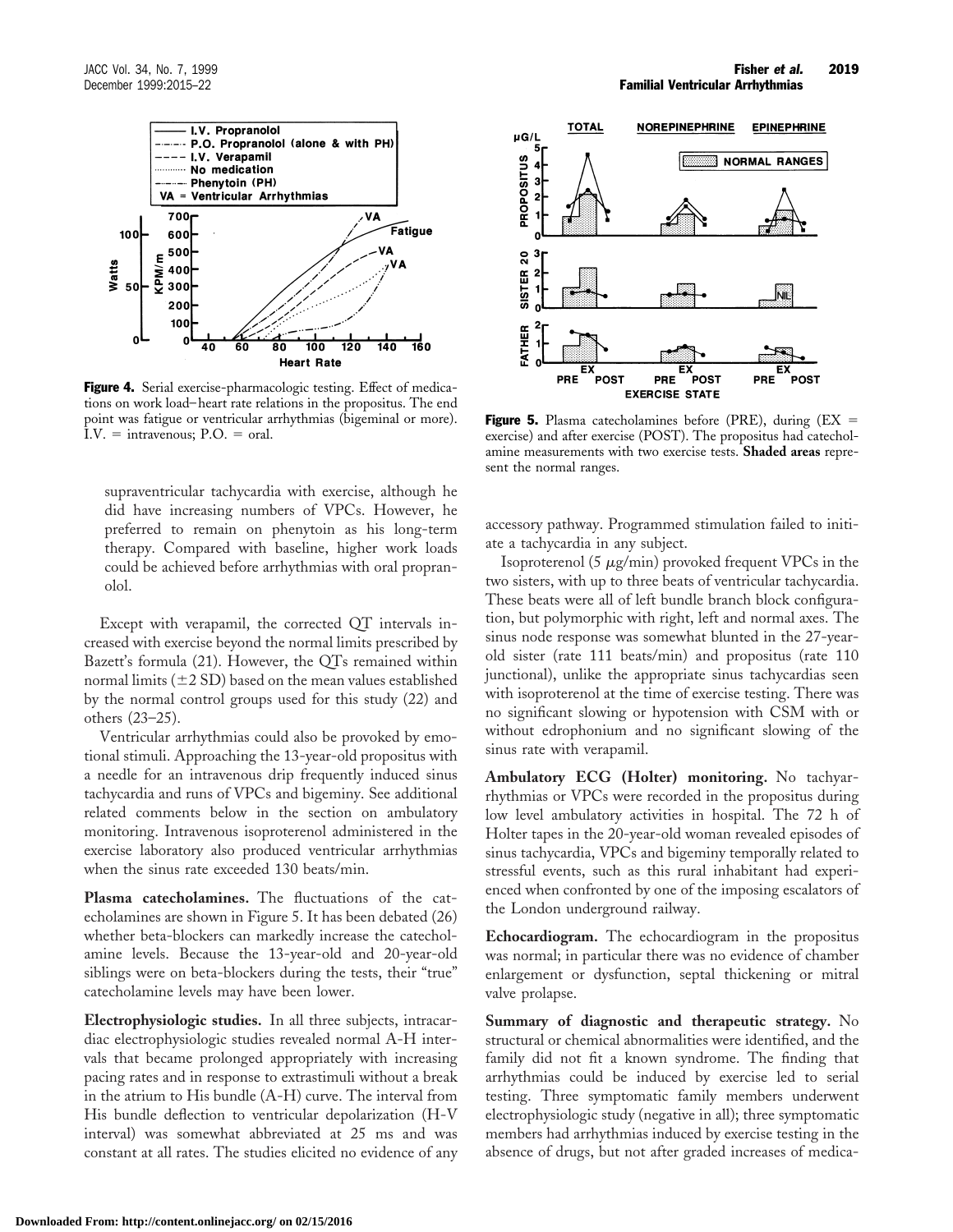tions; and an asymptomatic member had no arrhythmias induced. Other affected family members were then treated by extrapolation with beta-blockers.

**Follow-up.** The family has been followed continually for 25 years since the serial exercise tests. One of the authors (J.D.F.) corresponds yearly with the mother of the propositus; every three to five years she completes a detailed chart. All affected members were treated with propranolol or phenytoin, or both, or the anticonvulsant primadone ( $n =$ 1), and among these there have been no further episodes of syncope. The 20-year-old sister of the propositus has had a miscarriage of uncertain relation to propranolol therapy. A brother of the propositus began to have syncopal spells in 1978 at age 30; he was treated with propranolol and has since remained symptom-free. The son of the propositus began to have syncopal spells in 1995, at age 11, and has since remained asymptomatic on beta-blocker therapy.

## **DISCUSSION**

Treatment based on serial exercise-pharmacologic testing appears to be effective in this family with malignant ventricular arrhythmias. The cause of the arrhythmias in this family remains unclear. The short PR interval recorded in several affected members received attention during detailed electrophysiologic studies, but these showed only normal decremental conduction. Sinus bradycardia with wandering atrial pacemaker, prominent U waves and precipitation of arrhythmias by emotional stress all occur in the prolonged QT interval syndromes (2–4). Efforts to identify intermittent QT interval prolongation were of no avail at rest, during ordinary activities using Holter monitoring or during exercise testing (25). The arrhythmias could not be definitively related to elevated plasma catecholamines at times of stress.

**Similar nonfamilial arrhythmias.** Very similar arrhythmias, although sporadic rather than familial, were reported by Coumel et al. (27) in four children, later expanded to a series of 21 patients (28). The arrhythmias were triggered by emotion and effort and controlled by beta-blockers, sometimes with the need for supplementary amiodarone. The authors postulated that the tachycardias arose because of an undue sensitivity to catecholamines: as with our patients, the infusion of isoproterenol induced arrhythmias exactly like those seen after emotional stress or exertion. The ventricular arrhythmias are polymorphic and therefore resemble "torsade de pointes" (29). Beta-blockers appeared effective; recurrent syncope and two deaths over a seven-year mean follow-up were attributed to lapses in therapy (28). Other reports (19) and those summarized by Vlay (30) show the spectrum of catecholamine-sensitive ventricular tachycardia. Variations or oscillations in sympathetic and parasympathetic activity have long been implicated in arrhythmogenesis (31–35). In a preliminary report, such oscillations have been recorded in a patient with idiopathic ventricular

tachycardia using power spectral analysis (36). Among the series of 15 patients with sudden cardiac death and polymorphous ventricular tachycardia reported by Eisenberg et al. (37), four had their arrhythmia induced by treadmill testing or isoproterenol infusion, or both, and all were treated with the beta-blocker antenolol, but one died suddenly after 66 months. The family in our report is also reminiscent of the idiopathic ventricular fibrillation syndrome reported by Viskin et al. (38). The latter, however, was not familial and had their arrhythmias induced at electrophysiologic testing.

**Familial ventricular arrhythmias.** Reports of familial tachyarrhythmias in the absence of structural heart disease or associated known syndromes have shown many variations (Table 1). Some have featured a tendency toward sinus bradycardia (15,19), U waves (13,15), a short PR interval (13,15), ventricular arrhythmias with exercise or exercise testing (12–14,16,17,19), emotion (12,13,19) or isoproterenol infusion (14,17). In some families the arrhythmias are inducible by programmed stimulation (15,16). Betablockers have proved effective in some (13,14,16) but not all patients (15,17,19). There seems to be a preponderance of reports from parts of the world where the population is of British or northern European background (Table 1).

**Recent contributions—molecular and genetic.** Recent interest in polymorphic ventricular tachycardias in the absence of structural heart disease has centered around genetic and molecular changes resulting in phase 2 reentry and early afterdepolarizations (6,39–45). These often lead to the characteristic changes seen in the Brugada syndrome (39–42,44), sudden unexpected death syndrome (SUDS) (43,44) or the long QT interval syndromes (45). Manifestation or expression of these syndromes may depend on changes in autonomic tone, including changes brought about by exercise or emotional stress. Procainamide, flecainide and other drugs may elicit the characteristic ECG changes of the Brugada syndrome (39–42,44), and this might be applicable to the ongoing follow-up of this family. Otherwise, the family in the present report does not exhibit any ECG changes characteristic of these syndromes, even subtle variations such as those described by von Bernuth et al. (46), where the QT interval is normal at rest but fails to shorten with exercise. Indeed, it has been suggested "that cardiac conditions comparable to those in the prolonged QT syndromes may exist without that ECG feature, for example with unequal sympathetic influence on areas of overlap and exclusive left-sided innervation" (47). That would amount to a kind of "long QT syndrome without a long QT interval," and we can only speculate whether this might apply to the present family.

**Other data.** There were no gross pathologic changes in this family. Abnormal or hypoplastic conduction systems have also been implicated in unexpected sudden death in apparently healthy young persons (17). The hearts available for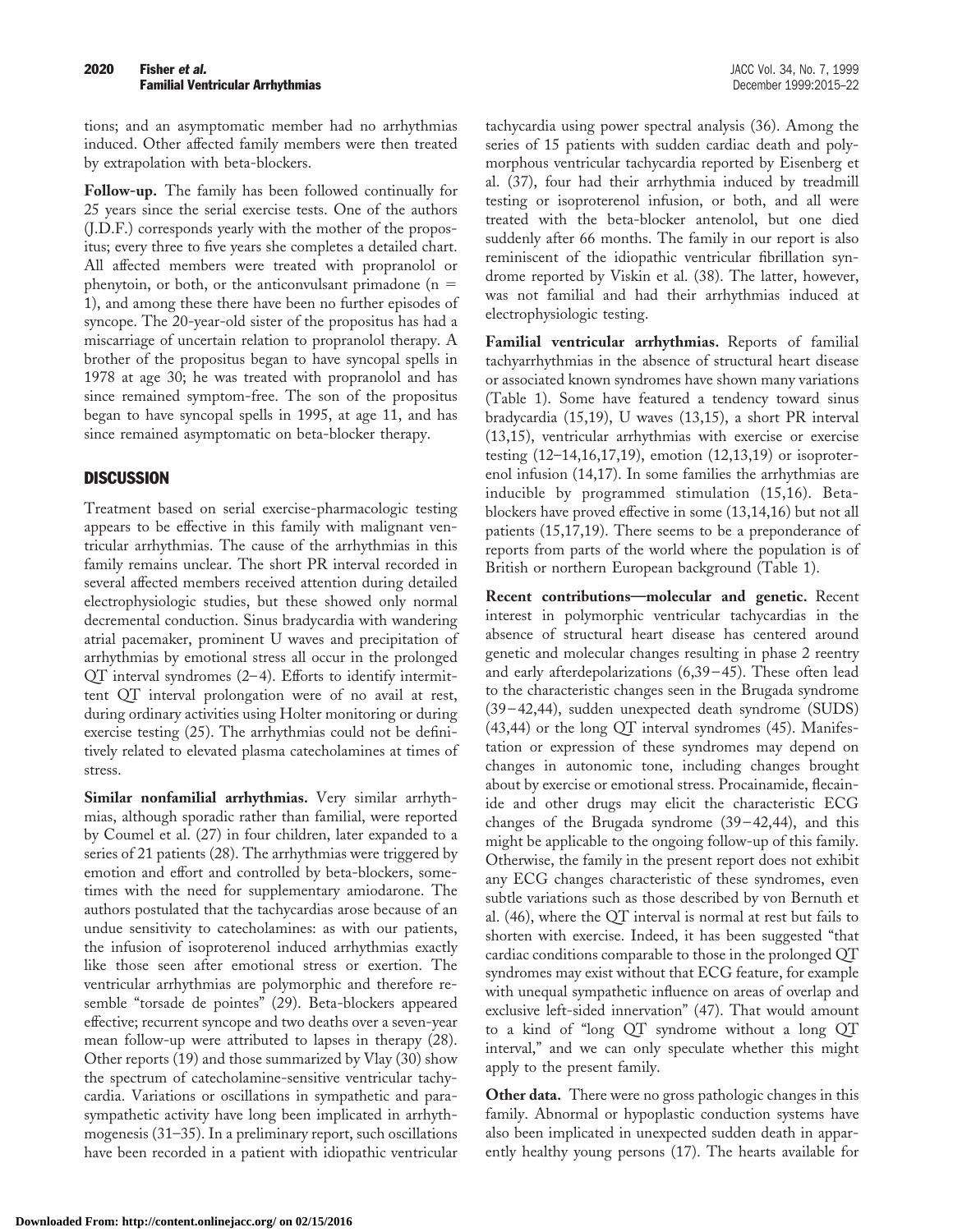autopsy in this family were not suitable for a subsequent detailed study of the conduction system, although electrophysiologic studies of conduction and exercise heart rate response were normal. Techniques such as cardiac magnetic resonance imaging were not available during the investigation of this family.

**Measures of efficacy: serial testing and time.** In the treatment of potentially lethal arrhythmias, it is essential to assess the effectiveness of any proposed therapy before discharge from the hospital. Serial exercise-pharmacologic testing has had favorable short-term results in a mixed group of patients with exercise-induced ventricular arrhythmias (48–50). Verapamil (51) was not as effective as beta-blockers in the present family.

The early favorable response of the family in this report led directly to the use of serial electrophysiologicpharmacologic testing in patients with arrhythmias inducible in the electrophysiology laboratory (52). There is at present a degree of skepticism regarding the effectiveness of therapy based on serial exercise testing, serial Holter monitoring or serial electrophysiologic studies. As a consequence, many patients with potentially fatal cardiac arrhythmias are treated with an implantable-cardioverter defibrillator (ICD), and indeed both the efficacy of the ICD and the increasing ease of implantation make the ICD the current gold standard. The effective long-term management of this family, continuing beyond two decades, indicates that alternatives to the ICD may be appropriate in selected instances. Serial exercise testing, similar to what we report, may be useful in some rhythm disorders provoked by emotion, catecholamines or exercise.

#### **Acknowledgments**

The authors gratefully acknowledge the assistance of Dr. E. Zeidifard of the Pulmonary Laboratory at Hammersmith Hospital, London; Dr. L. Zohman of the Work Physiology Unit at Montefiore Hospital, New York; Ms. Ida Morlock; and the nurses, doctors, technicians and volunteers at both institutions who assisted with, or provided data for, the exercise tests.

**Reprint requests and correspondence:** Dr. John D. Fisher, Cardiology Division, Arrhythmia Offices, N2, Montefiore Medical Center, 111 East 210th Street, Bronx, New York 10467.

#### REFERENCES

- 1. Nava A, Thiene G, Canciani B, et al. Familial occurrence of right ventricular dysplasia: a study involving nine families. J Am Coll Cardiol 1988;12:1222–8.
- 2. Corrado D, Basso C, Thiene G, et al. Spectrum of clinicopathologic manifestations of arrhythmogenic right ventricular cardiomyopathy/ dysplasia: a multicenter study. J Am Coll Cardiol 1997;30:1512–20.
- 3. Marcus FI, Fontaine G. Arrhythmogenic right ventricular dysplasia/ cardiomyopathy: a review. PACE 1995;18:1298–314.
- 4. Marian AJ, Roberts R. Molecular genetic basis of hypertrophic cardiomyopathy: genetic markers for sudden cardiac death. J Cardiovasc Electrophysiol 1998;9:88–99.
- 5. Maron BJ, Shirani J, Poliac LC, Mathenge R, Roberts WC, Mueller

FO. Sudden death in young competitive athletes: clinical, demographic, and pathological profiles. JAMA 1996;276:199–204.

- 6. Corrado D, Nava A, Buja G, et al. Familial cardiomyopathy underlies syndrome of right bundle branch block, ST segment elevation and sudden death. J Am Coll Cardiol 1996;27:443–8.
- 7. Jevell A, Lange-Nielsen F. Congenital deaf-mutism, functional heart disease with prolongation of the QT interval and sudden death. Am Heart J 1957;54:59–68.
- 8. Romano C, Germme G, Pongiglione R. Aritmie cardiache rare dell'eta' pediatrica. Clin Pediatr (Bologna) 1963;45:656–83.
- 9. Ward OC. A new familial cardiac syndrome in children. J Irish Med Assoc 1964;54:103–7.
- 10. Moss AJ, Zareba W, Benhorin J, et al. ECG T-wave patterns in genetically distinct forms of the hereditary long QT syndrome. Circulation 1995;92:2929–34.
- 11. Roden DM, Lazzara R, Rosen M, Schwartz PJ, Towbin J, Vincent GM. Multiple mechanisms in the long-QT syndrome, current knowledge, gaps, and future directions. Circulation 1996;94:1996–2012.
- 12. Green JR, Korovetz MJ, Shanklin DR, DeVito JJ, Taylor WJ. Sudden unexpected death in three generations. Arch Intern Med 1969;124: 359–63.
- 13. McRae JR, Wagner GS, Rogers MC, Canent RV. Paroxysmal familial ventricular fibrillation. J Pediatr 1974;84:815–8.
- 14. Sacks HS, Matisonn R, Kennelly BM. Familial paroxysmal ventricular tachycardia of unknown etiology. Proc Royal Soc Med 1975;68:305–6.
- 15. Wren C, Rowland E, Burn J, Campbell RWF. Familial ventricular tachycardia: a report of four families. Br Heart J 1990;63:169–74.
- 16. Chambers JW, Denes P, Dahl W, et al. Familial sudden death syndrome with an abdominal signal-averaged electrocardiogram as a potential marker. Am Heart J 1995;130:318–23.
- 17. Brookfield L, Bharati S, Denes P, Haklstead D, Lev M. Familial sudden death: report of a case and review of the literature. Chest 1988;124:359–63.
- 18. Rubin DA, O'Keefe A, Kay RH, McAllister A, Mendelson DM. Autosomal dominant inherited ventricular tachycardia. Am Heart J 1992;123:1082–4.
- 19. von Bernuth G, Bernsau U, Getheil H, et al. Tachyarrhythmic syncopes in children with structurally normal hearts with and without QT-prolongation in the electrocardiogram. Eur J Pediatr 1982;138: 206–10.
- 20. McCullough H. Semi-automated method for the differential determination of plasma catecholamines. J Clin Pathol 1968;21:759–63.
- 21. Bazett HC. An analysis of the time relationship of the electrocardiogram. Heart 1920;7:353–70.
- 22. Fisher JD. The normal QT interval during exercise (abstr). Circulation 1979;236:59–60.
- 23. Sarma JSM, Sarma RJ, Bilitch M, Katz D, Song SL. An exponential formula for heart rate dependence of QT interval during exercise and cardiac pacing in humans: reevaluation of Bazett's formula. Am J Cardiol 1984;54:103–8.
- 24. Wolthuis RA, Hopkirk A, Keiser N, Fischer JR Jr. T-waves in the exercise ECG: their location and occurrence. IEEE Trans Biomed Eng 1979;26:639–43.
- 25. Bucsenez D, von Bernuth G. The QT interval during exercise in healthy children 6–14 years old. J Electrocardiol 1989;22:17–9.
- 26. Irving MH, Britton BJ, Wood WG, Padgham C, Carruthers M. Effects of beta-adrenergic blockade on plasma catecholamines in exercise. Nature 1974;248:531–3.
- 27. Coumel P, Fidelle J, Lucet V, Attuel P, Bouvrain Y. Catecholamineinduced severe ventricular arrhythmias with Adams-Stokes syndrome in children: report of four cases. Br Heart J 1978;40 Suppl:28–37.
- 28. Leenhardt A, Lucet V, Denjoy I, Grau F, Ngoc DD, Coumel P. Catecholaminergic polymorphic ventricular tachycardia in children. Circulation 1995;91:1512–9.
- 29. Krikler DM, Curry PVL. "Torsade de pointes": an atypical ventricular tachycardia. Br Heart J 1976;38:117–20.
- 30. Vlay SC. Catecholamine-sensitive ventricular tachycardia. Am Heart J 1987;114:455–61.
- 31. Wellens HJJ, Vermeulen A, Durrer D. Ventricular fibrillation occurring on arousal from sleep by auditory stimuli. Circulation 1972;46: 661–5.
- 32. Kolman BS, Verrier RL, Lown B. The effect of vagus nerve stimulation upon vulnerability of the canine ventricle: role of sympatheticparasympathetic interactions. Circulation 1975;52:578–85.